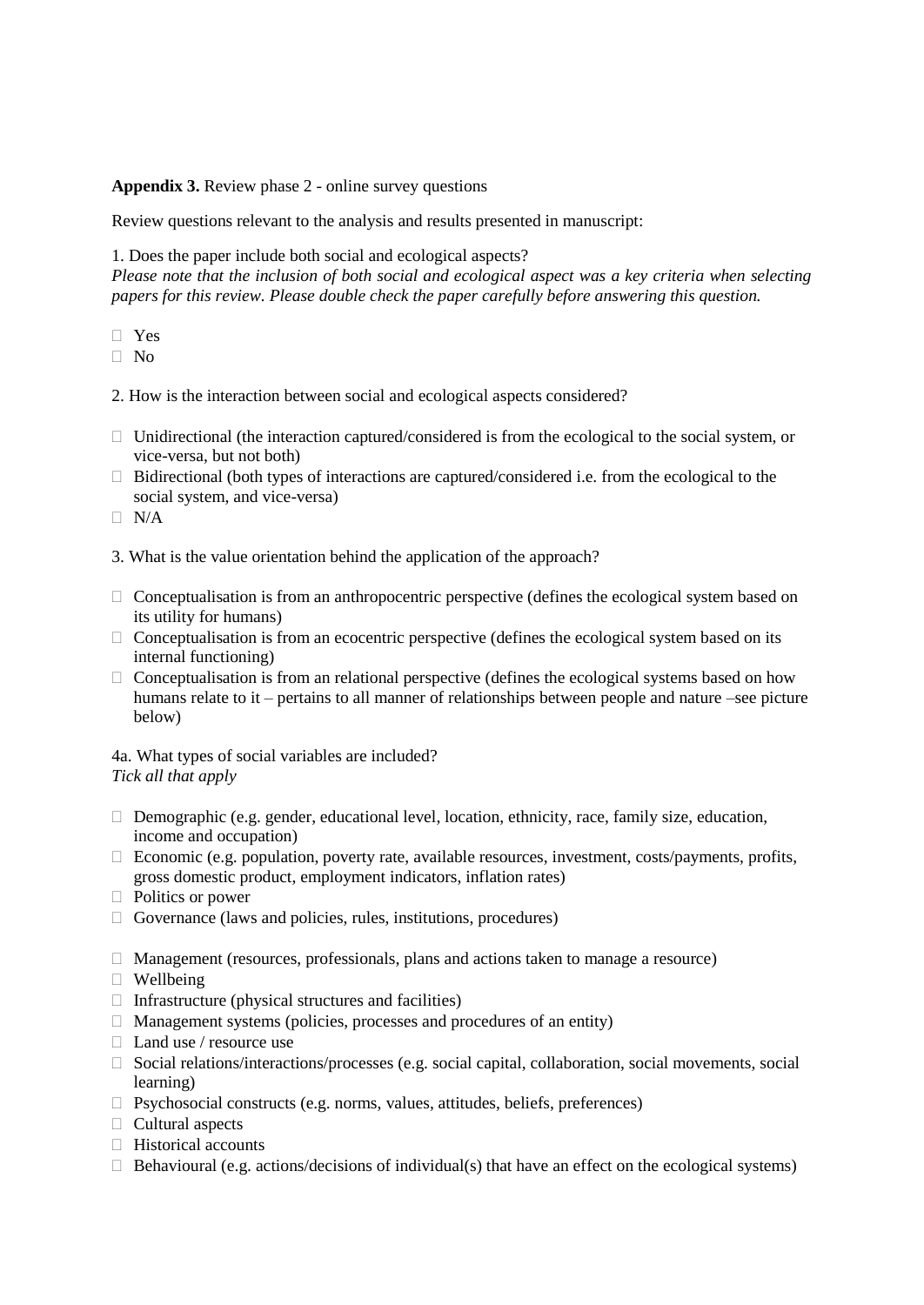$\Box$  Experiences (e.g. human experiences of the environment)

 $\Box$  Other (please specify)

4b. What types of ecological variables are included? (empirical papers only) Tick all that apply

- $\Box$  n/a
- $\Box$  Ecosystem services (i.e. provisioning food, raw materials, fresh water, medicinal resources; regulating - climate and air quality, carbon sequestration, moderation of extreme events, waste water treatment ; cultural - spiritual, recreation, tourism, education, aesthetic appreciation and inspiration for culture and art)
- $\Box$  Biophysical aspects (e.g. habitat type/land cover type, climatic variables)
- $\Box$  Biodiversity aspects (e.g. richness, distribution, abundance, functional diversity, phylogenetic diversity)
- $\Box$  Ecological processes (e.g. Ecological functions erosion control, soil fertility, pollination, biological control, nutrient cycles, energy transfer, community dynamics)
- $\Box$  Geomorphological processes (e.g. erosion, weathering)
- $\Box$  Evolutionary aspects (e.g. life-history traits)
- $\Box$  Genetics (e.g. phenotypic traits, fitness)
- $\Box$  Animal behaviour (e.g. how animals interact with each other, with their environment and with other living beings including humans)
- $\Box$  Other (please specify)

5a. Does the paper involve a tool, method, model or conceptual framework for integrating social with ecological aspects?

- Yes
- $\Box$  No

*Conceptual framework: Presents and explains and organises concepts and terms that may be used to construct the kinds of causal explanations expected of a theory. It can be an existing or a new framework.*

*Theory: posits specific causal relationships among core variables.*

*Model: Detailed manifestation of the functional relationships among variables important in a particular setting (different models can be used to represent different aspects of a given theory).*

*Tools and methods: instruments to help us undertake research.*

5b. Please select the category that best describes the tool, method, model or framework used to integrate social with ecological aspects

*Note: if the paper integrates more than one tool/method/framework please choose all that apply. Under "Other" you can include more information about your selection.*

- Agent-based modelling
- Bayesian Belief Network (BBN)
- **Behavioural economics**
- $\Box$  Bio-economic modelling
- $\Box$  Collection/comparison/combination of social and ecological data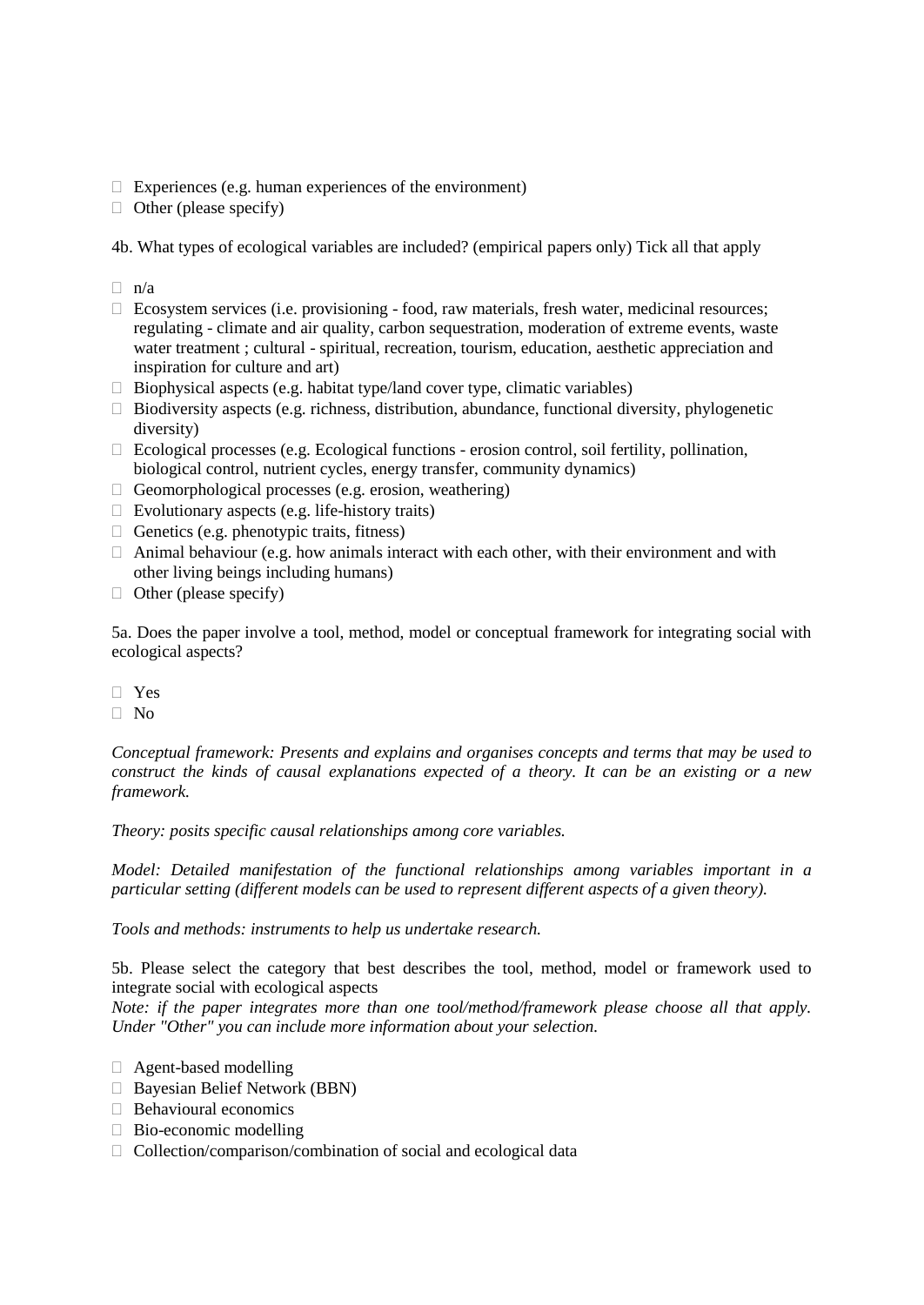- $\Box$  Conceptual models (e.g. mental models, casual-loop diagrams, cognitive maps, fuzzy maps/models)
- $\Box$  Dynamic modelling
- $\Box$  Decision support tool/approach (e.g. structured decision making, modelling + expert elicitation, decision tree analysis, multi- criteria decision analysis)
- $\Box$  Descriptive approaches (case study analysis, historical analysis)
- Driver-Pressure-State-Impact-Response (DPSIR)
- Ecosystem services framework
- Game-theoretic modelling
- $\Box$  Human appropriation of net primary production
- $\Box$  Integrated index (please provide further info under "Other")
- $\Box$  Integrated modelling (e.g. ecological modelling with agent-based modelling, population model with human/social parameters/scenarios)
- $\Box$  Institutional Analysis and Development (IAD)
- $\Box$  Institutional design principles (Ostrom)
- $\Box$  Institutional fit (social-ecological fit)
- □ Long-term social-ecological research
- Management Strategy Evaluation
- $\Box$  Multi-agent modelling
- $\Box$  Participatory approaches (e.g. participatory impact assessment, cognitive mapping, community values mapping, participatory modelling, participatory scenario building, role-playing games, participatory GIS, PRA)
- □ Pressure-state-response (PSR)
- $\Box$  Oualitative models
- □ Resilience framework/Adaptive capacity/Panarchy/Adaptive cycle
- $\Box$  Scenario assessment/analysis
- $\Box$  Simulation modelling
- $\Box$  System modelling
- $\Box$  Social-ecological experiments
- $\Box$  Social-ecological systems framework (e.g. Ostrom's or other please clarify under "Other")
- $\Box$  Social-ecological networks
- $\Box$  Spatial integration of social and ecological data
- $\Box$  Statistical analysis of social and ecological data
- $\Box$  Sustainable livelihoods
- $\Box$  Sustainability assessment
- $\Box$  Telecoupling
- Vulnerability assessment
- $\Box$  Other (please specify if more than one please separate answers with a comma)

5c. Please tick on the particular theory (or theories) driving the approach?

- $\Box$  N/A. There doesn't seem to be a specific theory driving the approach
- $\Box$  Resilience theory
- □ Common Pool Resource (CPR) theory
- $\Box$  Game theory
- □ Panarchy
- Adaptive cycle theory
- $\Box$  Systems theory
- $\Box$  Complexity theory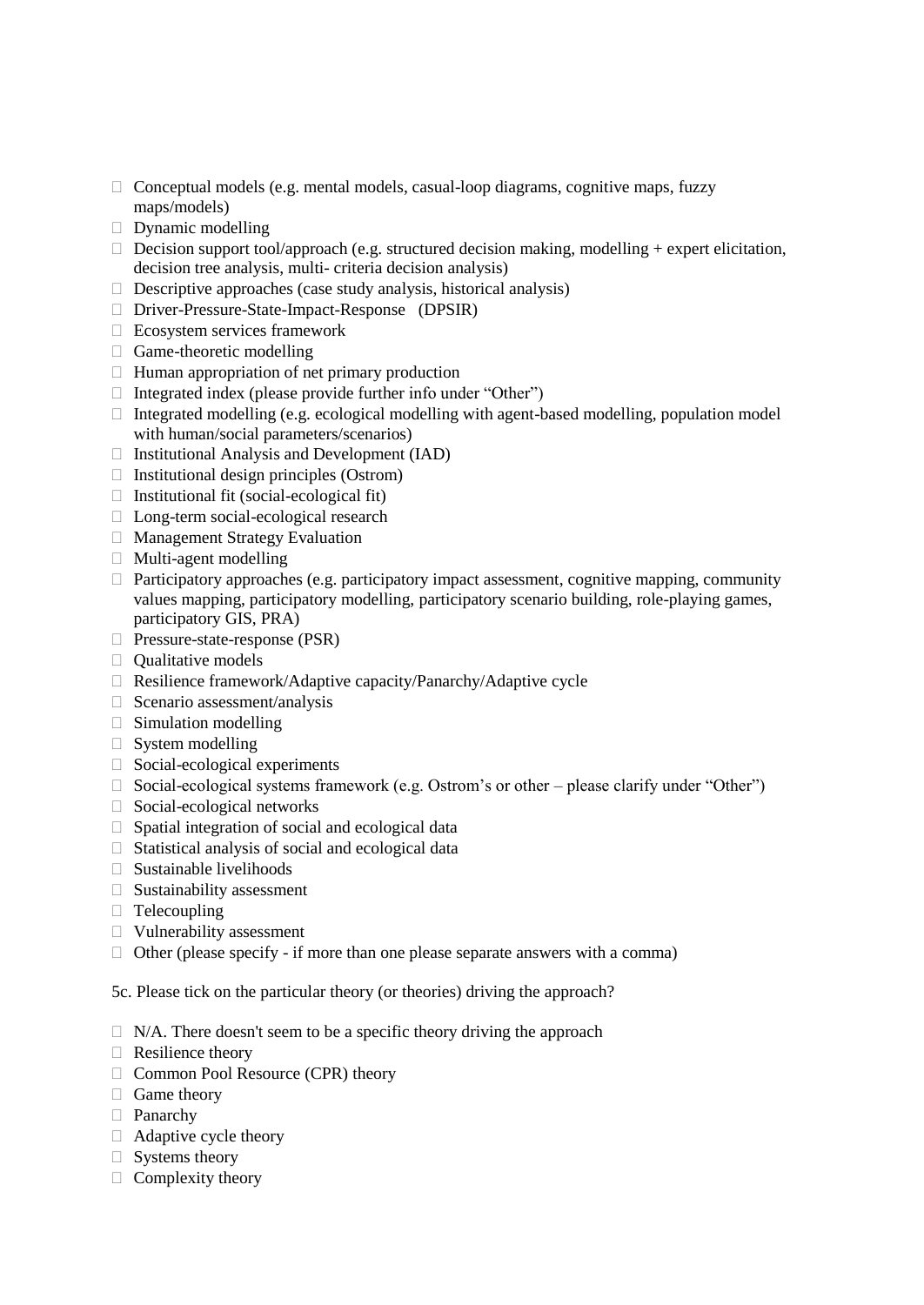$\Box$  Decision theory

 $\Box$  Other (please specify)

5d. How is the framework, tool, model, or method being (or proposed to be) used? *Tick all that apply*

- $\Box$  to describe/understand the system (e.g. understand elements, relationships, problems or gaps)
- $\Box$  to identify/explore/test management alternatives/strategies or policy evaluation
- $\Box$  to monitor and/or evaluate policies (efficacy)
- $\Box$  to identify priorities or "optimal" solutions (finding the best answer for a specific problem)
- $\Box$  to identify desired way forward/direction/predict future change (model future states)
- $\Box$  to describe historical changes
- $\Box$  to test hypothesis
- $\Box$  to build theories
- $\Box$  to build tools or create methods
- $\Box$  to engage stakeholders
- $\Box$  other (please specify)

6. Is the analysis conducted qualitative, quantitative or both?

- $\Box$  Oualitative
- **Quantitative**
- □ Both
- $\neg$  N/A

9a. Does the paper mention any of the following stakeholder types as having been involved as a collaborator in the research process?

- □ Resource users
- $\Box$  Scientific experts
- $\Box$  Cultural groups
- $\Box$  Community groups
- $\Box$  Industry groups
- $\Box$  NGOs
- $\Box$  Government organisations
- $\Box$  Private companies
- $\Box$  General public
- $\Box$  No one involved (none are mentioned)
- $\Box$  Unable to tell (seems that some stakeholder types were involved but it is not clear who)
- $\Box$  N/A (conceptual paper)
- $\Box$  Other (please specify)

9b. For each stakeholder type indicated in the previous question, at what stages of the study were they involved? (problem identification, study design, data collection, analysis/assessment, delivery of outputs)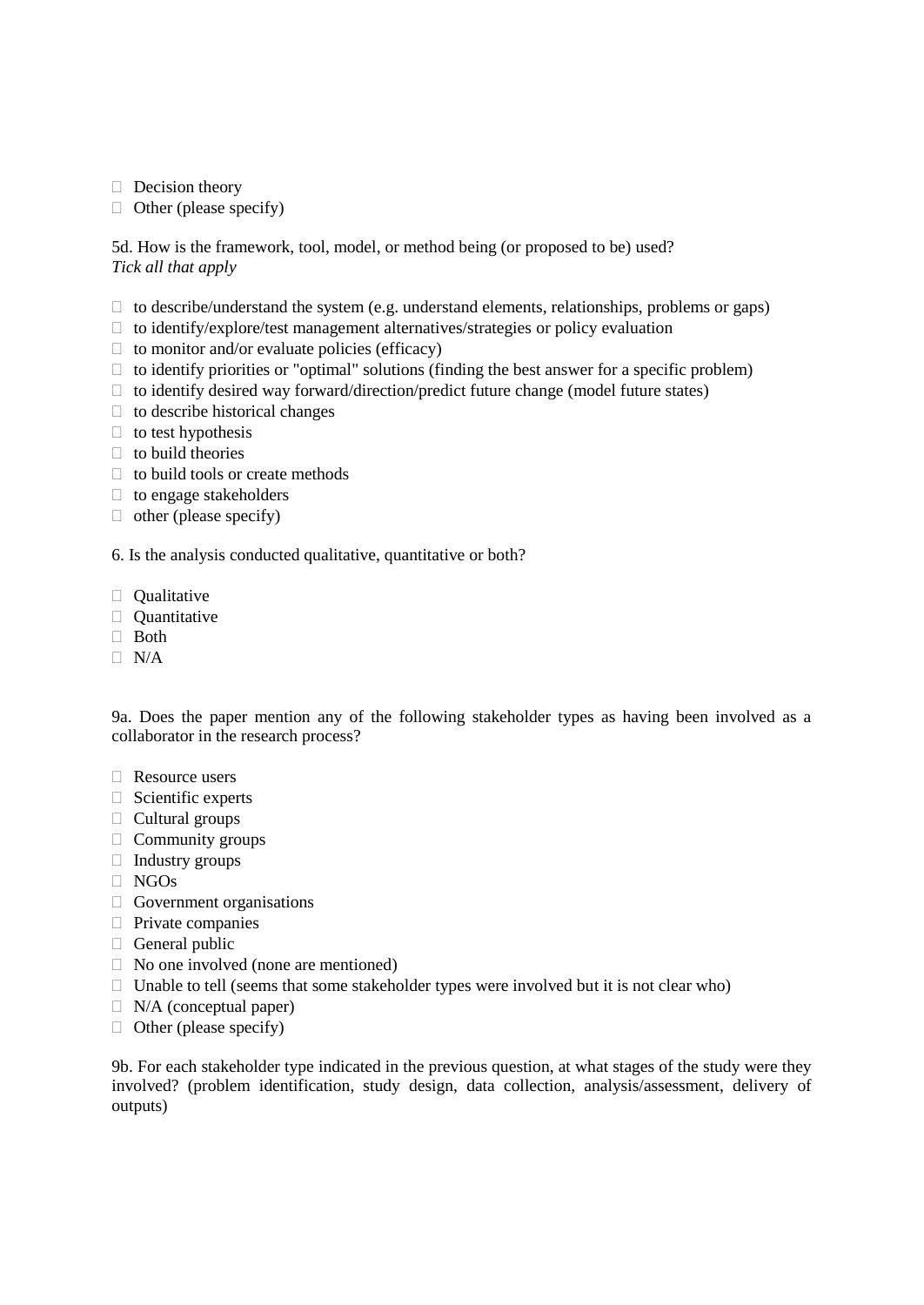|                             |                |        |            |                     |             | Other              | Unable to tell<br>(how        |
|-----------------------------|----------------|--------|------------|---------------------|-------------|--------------------|-------------------------------|
|                             | Problem        | Study  | Data       |                     | Delivery of | (please<br>specify | stakeholder<br>type was       |
|                             | identification | design | collection | Analysis/assessment | outputs     | below)             | involved)                     |
| Resource users              | ♦              | $\div$ | $\div$     | ♦                   | ÷           | ♦                  | ▲<br>$\overline{\phantom{a}}$ |
| Scientific experts          | ♦              | $\div$ | ♦          | $\div$              | ♦           | $\div$             | ♦                             |
| Cultural groups             | $\div$         | $\div$ | ♦          | $\div$              | ♦           | ♦                  | ▲<br>$\overline{\phantom{a}}$ |
| Community groups            | $\div$         | ♦      | $\div$     | $\div$              | ÷           | $\div$             | $\div$                        |
| Industry groups             | $\div$         | $\div$ | $\div$     | $\div$              | ♦           | $\div$             | $\div$                        |
| <b>NGOS</b>                 | $\div$         | $\div$ | ♦          | $\div$              | ♦           | $\div$             | ▲<br>$\overline{\phantom{a}}$ |
| Government<br>organisations | $\div$         | $\div$ | ♦          | ♦                   | ♦           | $\div$             | $\div$                        |
| Private companies           | $\div$         | $\div$ | $\div$     | $\div$              | ♦           | $\div$             | $\div$                        |
| General public              | $\div$         | $\div$ | $\div$     | $\div$              | ♦           | $\div$             | $\div$                        |
| Other                       | $\div$         | $\div$ | ♦          | $\div$              | ♦           | $\div$             | ♦                             |
| Comments                    |                |        |            |                     |             |                    |                               |
|                             |                |        |            |                     |             |                    |                               |

10. To what extent does the paper/research lead to practical recommendations? (1: No recommendations, 5: Provides an extensive and clear list of recommendations for policy or practice)

11. On a scale of 1 to 5, to what extent would you say that social and ecological aspects are integrated? (Where 1 is minimal integration and 5 is a great amount of integration)

*Minimal integration : focus is on either the social/human or the natural/ecological system, and only one (or a few) variables/components of the other system are considered*

*A great amount of integration : Feedbacks between social and ecological components are explicitly accounted for/considered or multiple processes involving both social and ecological variables are considered at the same time*

Other questions:

Is it an empirical or conceptual\* paper?

- Empirical only
- $\Box$  Conceptual only
- $\Box$  Empirical and conceptual